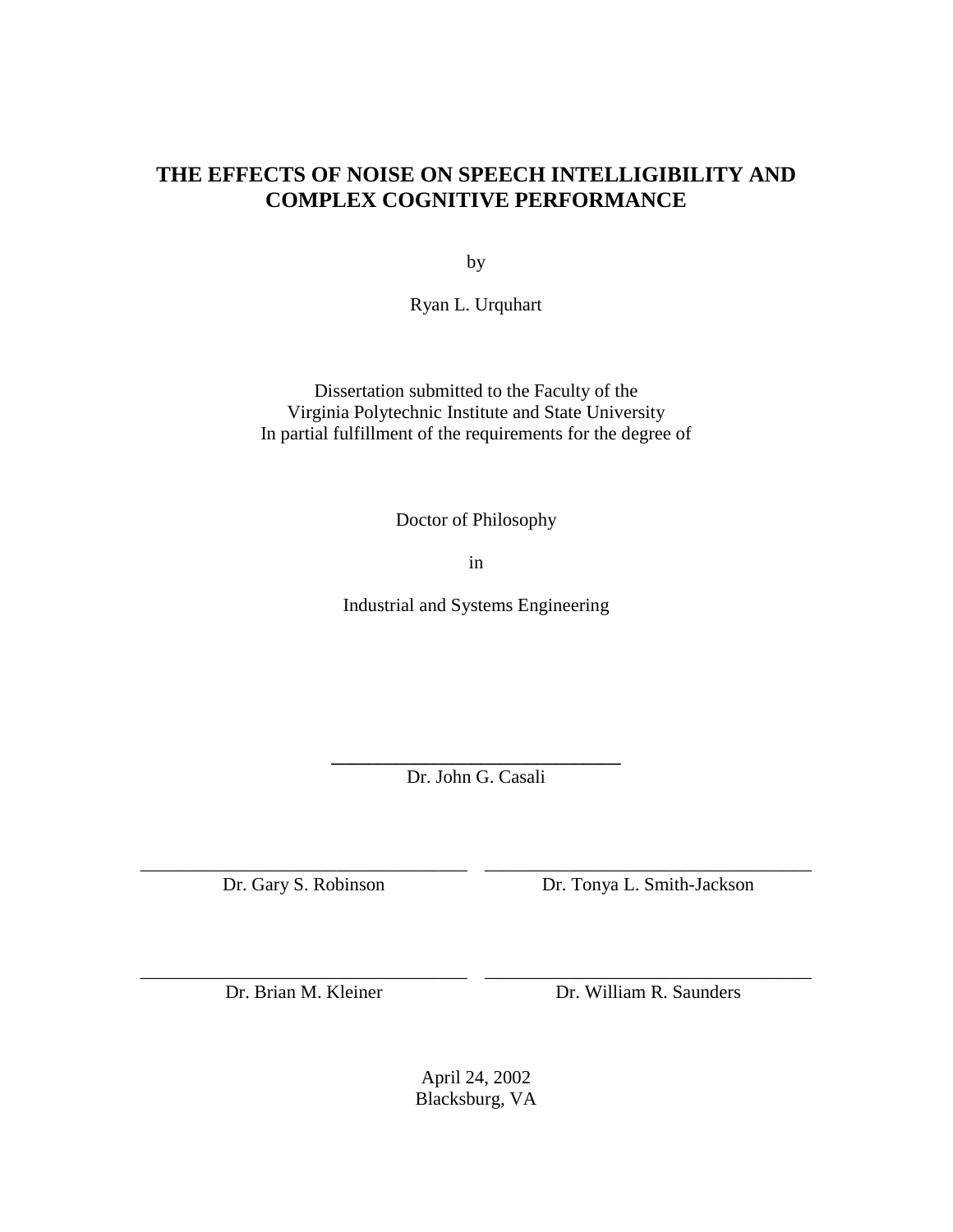### **THE EFFECTS OF NOISE ON SPEECH INTELLIGIBILITY AND COMPLEX COGNITIVE PERFORMANCE**

By

Ryan L. Urquhart

### **(ABSTRACT)**

A human factors experiment was conducted to assess whether a reduction in noise at the ear would cause an improvement in speech intelligibility, an improvement in cognitive performance, and/or a reduction in subjective mental workload. Modified Rhyme Test (MRT) stimuli were used to determine intelligibility and specific tests within the Complex Cognitive Assessment Battery (CCAB) were used to assess cognitive performance. The tests chosen from the CCAB were: *Tower Puzzle, Logical Relations*, and *Numbers and Words*. These tests were chosen because of the specific set of cognitive functions that they measure which corresponded to command and control tasks.

Participants performed the MRT and CCAB tests simultaneously in a 114 dBA noise environment at two speech levels, 83 dB (linear) and 96 dB (linear), using two communication microphones, Gentex Model 1453 and a prototype communication microphone developed by Adaptive Technologies Inc. (ATI). The noise used in the experiment was from a recording made inside a US Army Bradley Fighting Vehicle. Subjective mental workload was assessed using the NASA-TLX and Modified Cooper-Harper (MCH) immediately after the experiment.

Results indicated that the communication microphone developed by ATI reduced the noise level at the ear better than the current Gentex microphone. However, the Gentex microphone produced significantly higher speech intelligibility scores at the 96

ii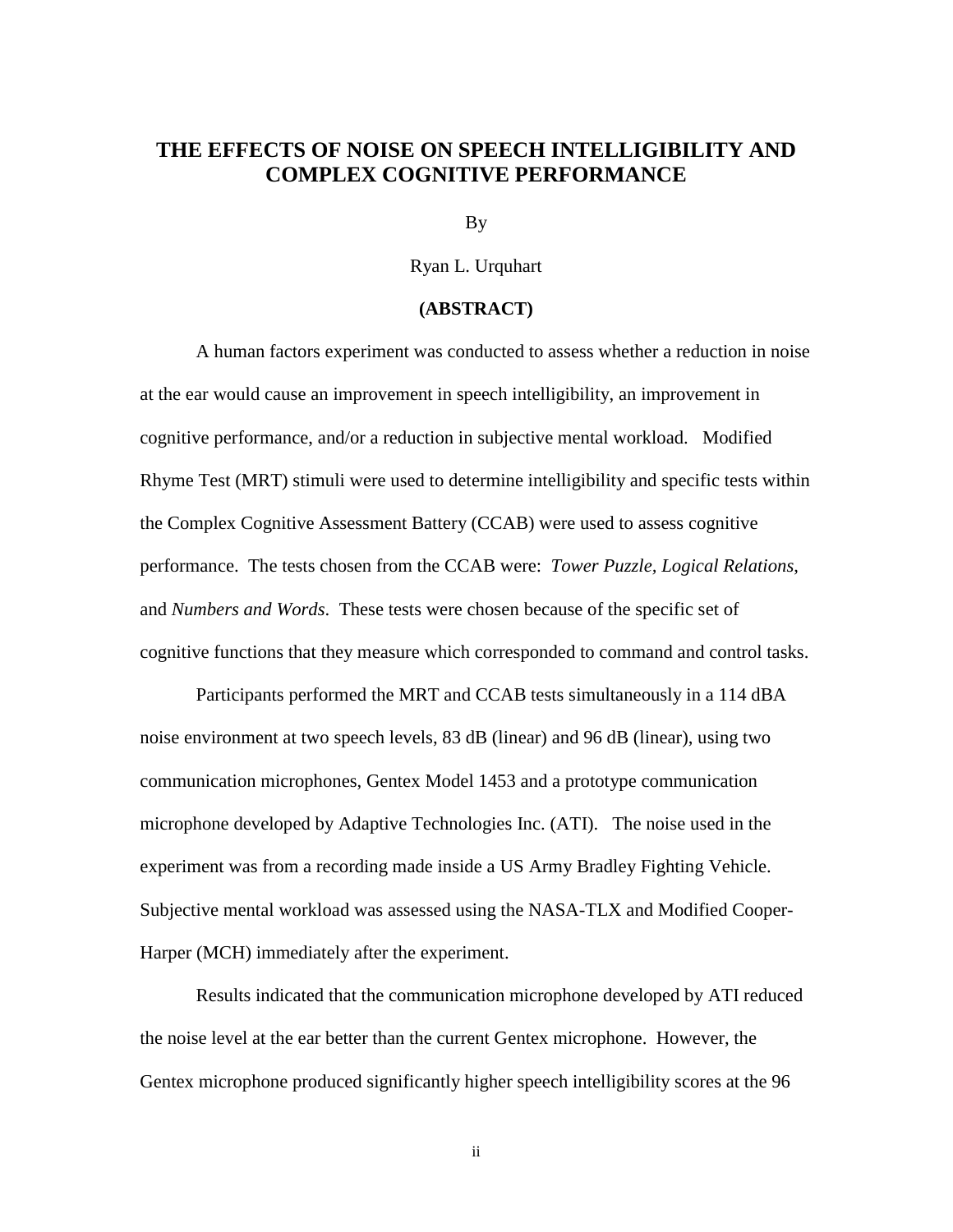dB speech level. Cognitive performance scores significantly improved with increasing speech level for both communication microphones, with the ATI microphone having the advantage at 83 dB and the Gentex at 96 dB. The results also indicated that the main effects of speech level and communication microphone did not have an effect on subjective mental workload. A correlation analysis revealed that there was a positive relationship between the two workload measurement tools, indicating that either scale may be used to assess mental workload. Therefore, it was concluded that the MCH could have been used instead of the NASA-TLX, since the overall workload score was of interest.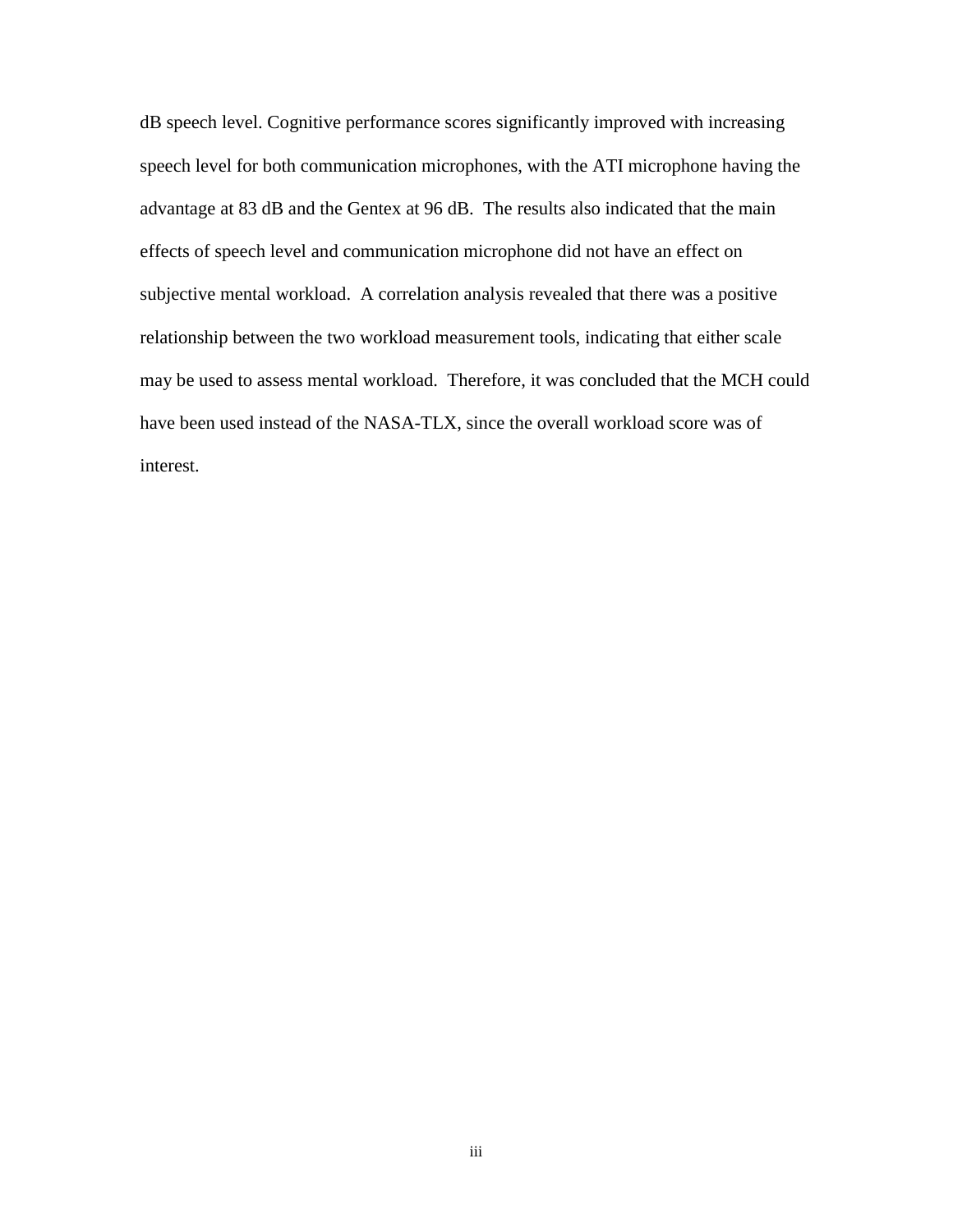### **DEDICATION**

My experience while working on this dissertation is gracefully dedicated to my late grandmother, Mrs. Mary E. Urquhart, whose passionate and faithful pursuit of God has greatly encouraged and inspired me during hardships. Our last conversation has been my lifeguard when I was drowning in doubt. Her legacy of excellence, tenacious living, sharpened intellect, and spiritual accuracy will forever manifest itself in my well-being. As with any great teacher, she will always live in the hearts of those she taught. You will be sadly missed, but never gone.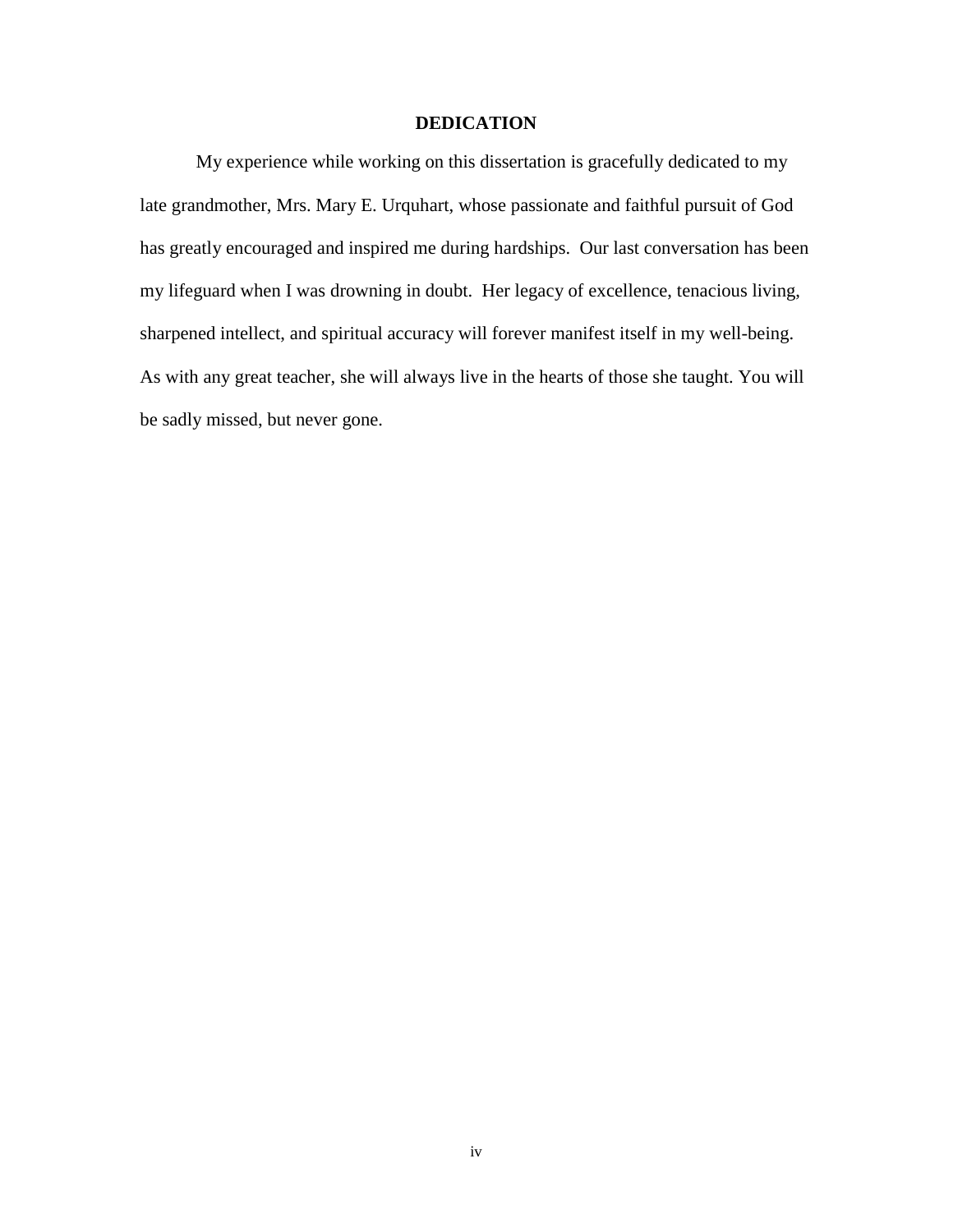#### **ACKNOWLEDGEMENTS**

First, I would like to thank God for giving me the opportunity to pursue a Doctor of Philosophy Degree at Virginia Polytechnic Institute and State University. I would also like to thank God for sending me the best wife a man could ask for, Vonetta. You deserve special thanks for your love, prayers, patience, and encouragement during my absence.

I would like to thank my Chairman, Dr. John G. Casali for this mentorship, guidance, financial support, and direction throughout the years. Thank you for allowing me to conduct research in your lab and on a project that was very interesting. I would also like to thank Dr. Gary S. Robinson for his assistance, patience, and for sharing his technical expertise. I have learned a tremendous amount of information by working closely with Dr. Robinson in the Auditory Systems Laboratory. Special thanks are also due to Dr. Tonya L. Smith-Jackson, Dr. Brian M. Kleiner, and Dr. William R. Saunders. I would like to thank Dr. Kari Babski-Reeves for serving as a substitute on my committee. In addition, I would like to thank Mr. Will Vest, Mr. Kelcie Bower, and the gentlemen in the machine shop for their time and patience. Also, I would like to express my gratitude to Dr. Xuzhu Dong and his family for their encouragement and inspiration.

To my parents, Mr. & Mrs. James I. Gay, words cannot express how thankful I am to you for being supportive, prayerful, and encouraging throughout my college years. I am blessed to have such wonderful parents. I am also grateful to Pastor Darren L. Gay and his congregation at Higher Way Full Gospel Baptist Church. I am grateful for your prayers, scriptures, and emails. To the Urquhart Family, I am thankful for all of your prayers. I thank God for each of you.

v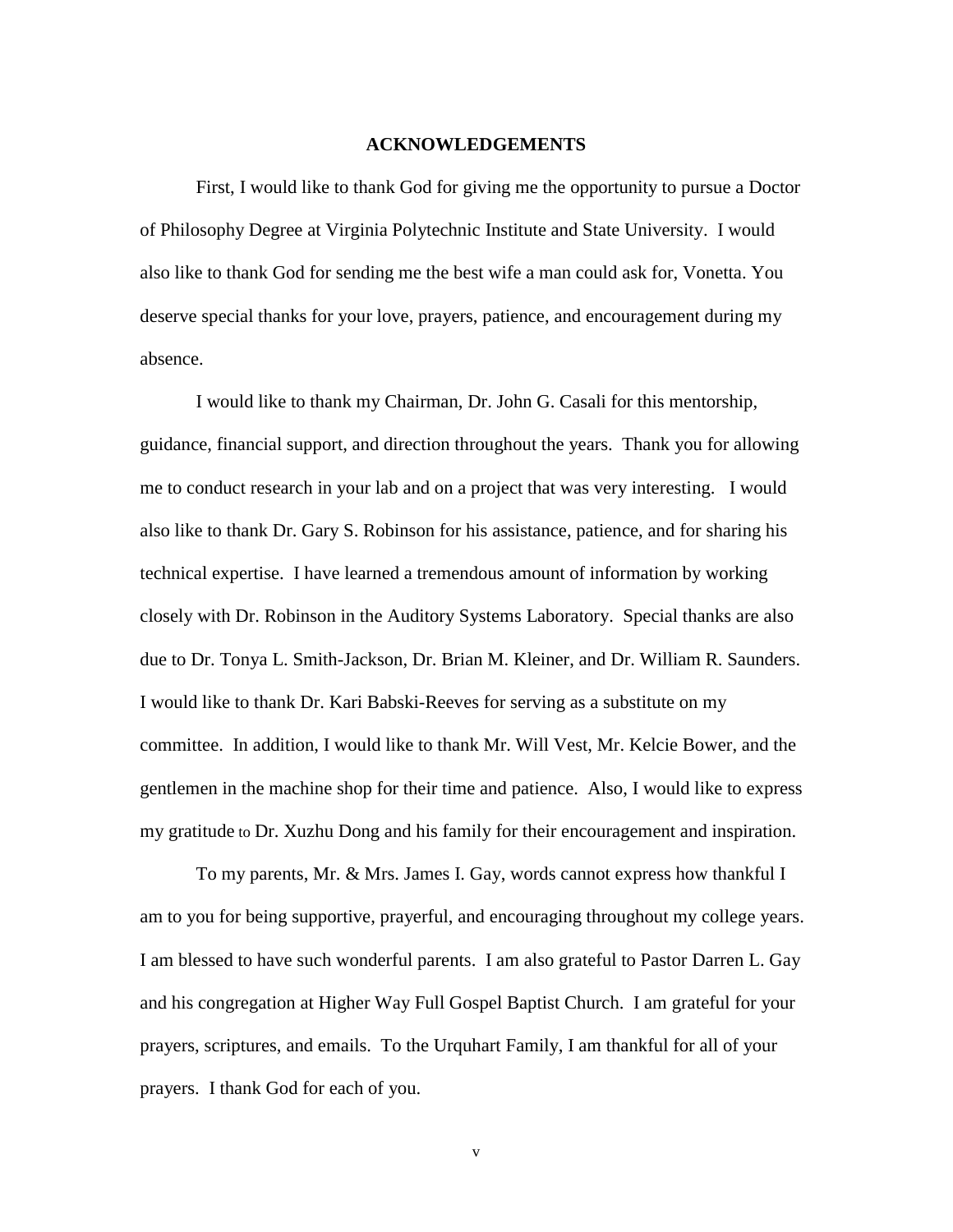To my friends, Thomas Davis, Hardianto Iridiastadi, Miguel Perez, Jeff Lancaster, Mitchell Woods, Steven Belz, Laura Clark, Kayenda Johnson, Kimberly Miles, Charneta Samms, and LaTanya Martin, thank you for making my years in graduate school very enjoyable. I am sure that I have missed a few friends, but please forgive me.

A special thanks to Mrs. Lovedia Cole, Program Support Technician, for her assistance in my successful completion of the program. Mrs. Cole has always had an open-door policy and friendly personality whenever I needed her assistance. It has truly been a blessing to interact with such a wonderful person.

Lastly, I would like to express how fortunate I am to learn from faculty who are well respected in their fields. To each of you, I will forever be appreciative.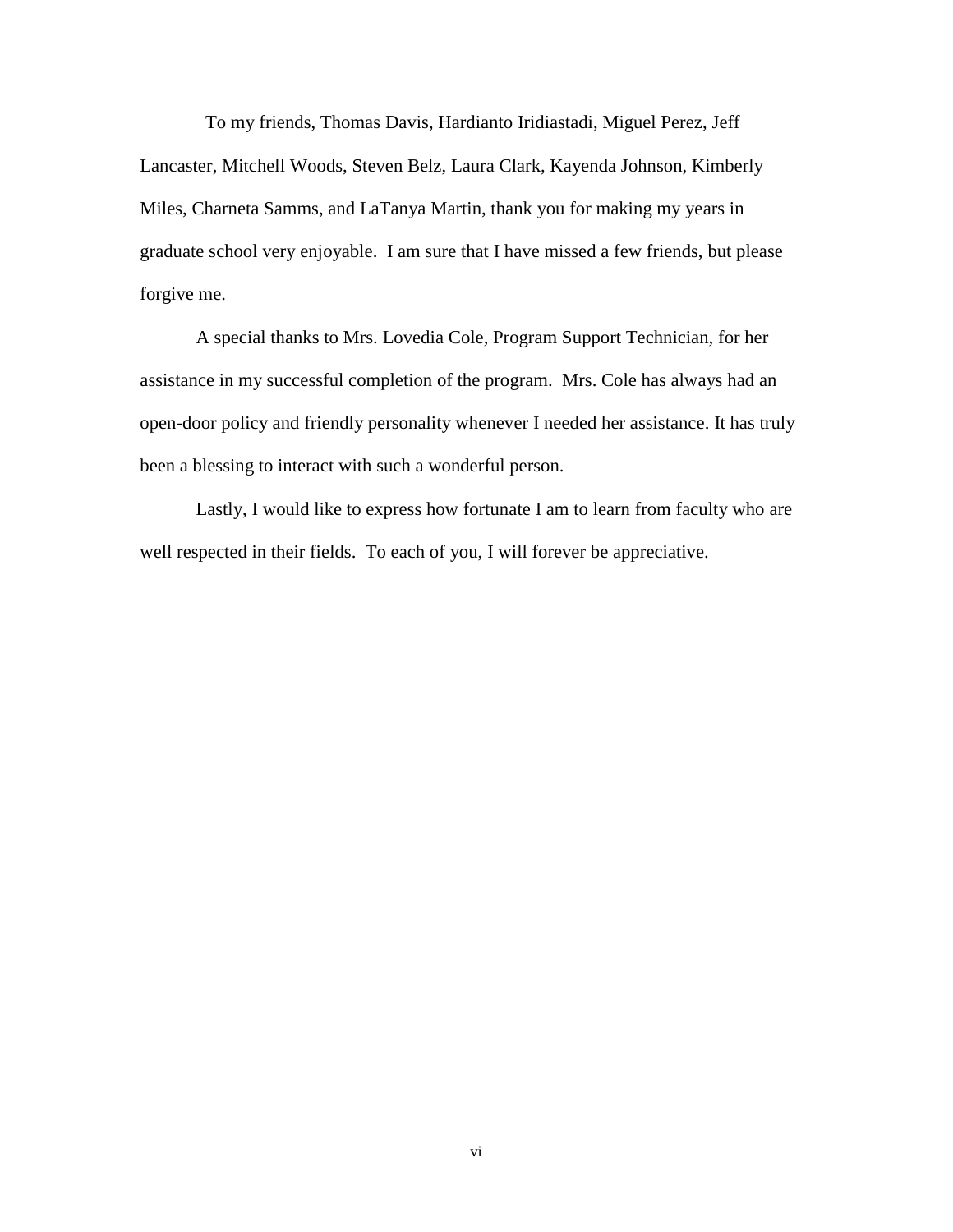| At ear-exposure of Vehicular Intercommunication System headset18 |  |
|------------------------------------------------------------------|--|
|                                                                  |  |
|                                                                  |  |
|                                                                  |  |
|                                                                  |  |
|                                                                  |  |
|                                                                  |  |
|                                                                  |  |
|                                                                  |  |
|                                                                  |  |
|                                                                  |  |
|                                                                  |  |
|                                                                  |  |
|                                                                  |  |
|                                                                  |  |
|                                                                  |  |
|                                                                  |  |
|                                                                  |  |
|                                                                  |  |
|                                                                  |  |
|                                                                  |  |
|                                                                  |  |
|                                                                  |  |
|                                                                  |  |
|                                                                  |  |
|                                                                  |  |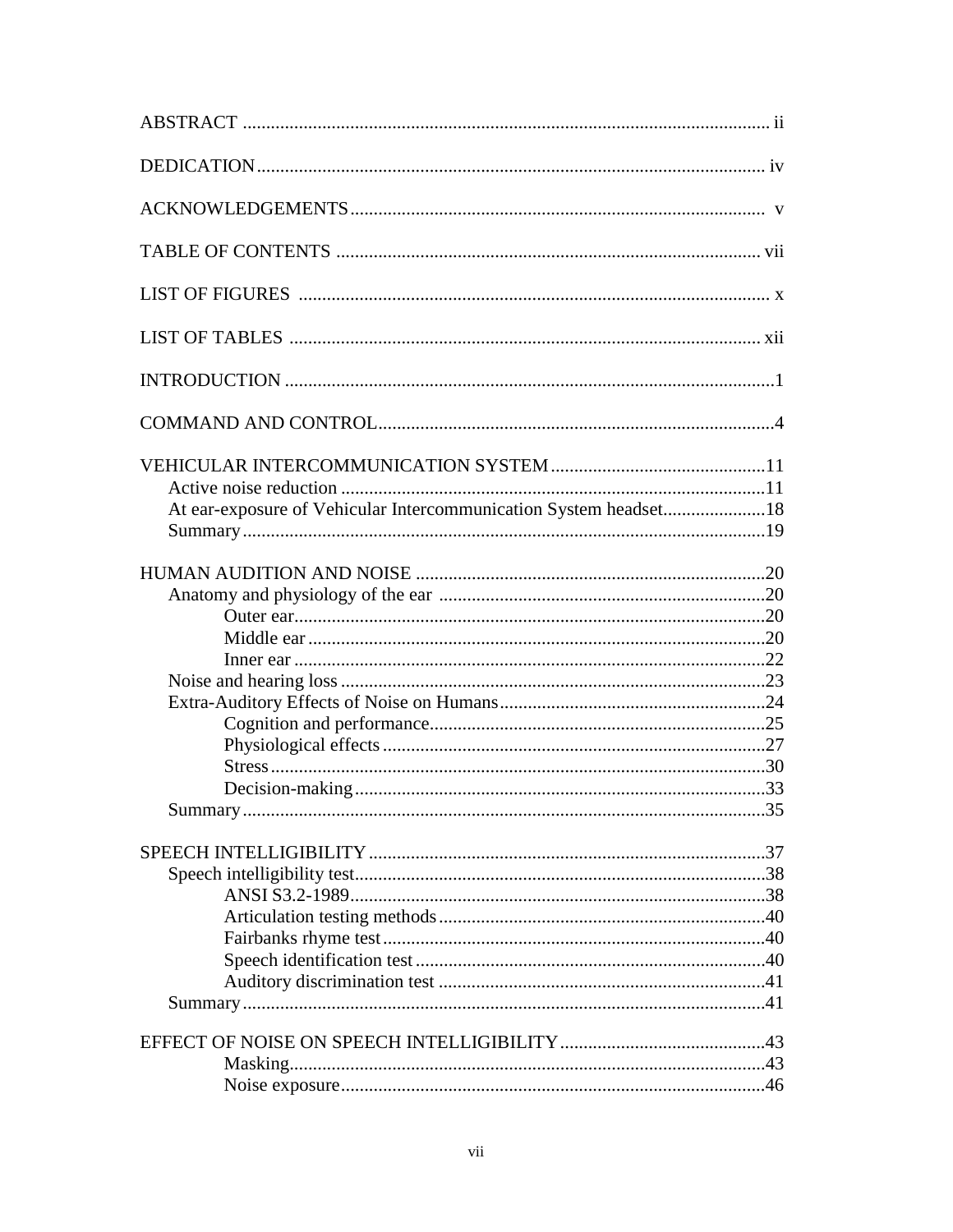| National aeronautical space administration task load index57 |  |
|--------------------------------------------------------------|--|
|                                                              |  |
|                                                              |  |
|                                                              |  |
|                                                              |  |
|                                                              |  |
|                                                              |  |
|                                                              |  |
|                                                              |  |
|                                                              |  |
|                                                              |  |
|                                                              |  |
|                                                              |  |
|                                                              |  |
|                                                              |  |
|                                                              |  |
|                                                              |  |
|                                                              |  |
| Reverberation time                                           |  |
|                                                              |  |
|                                                              |  |
|                                                              |  |
|                                                              |  |
|                                                              |  |
|                                                              |  |
|                                                              |  |
|                                                              |  |
|                                                              |  |
|                                                              |  |
|                                                              |  |
|                                                              |  |
|                                                              |  |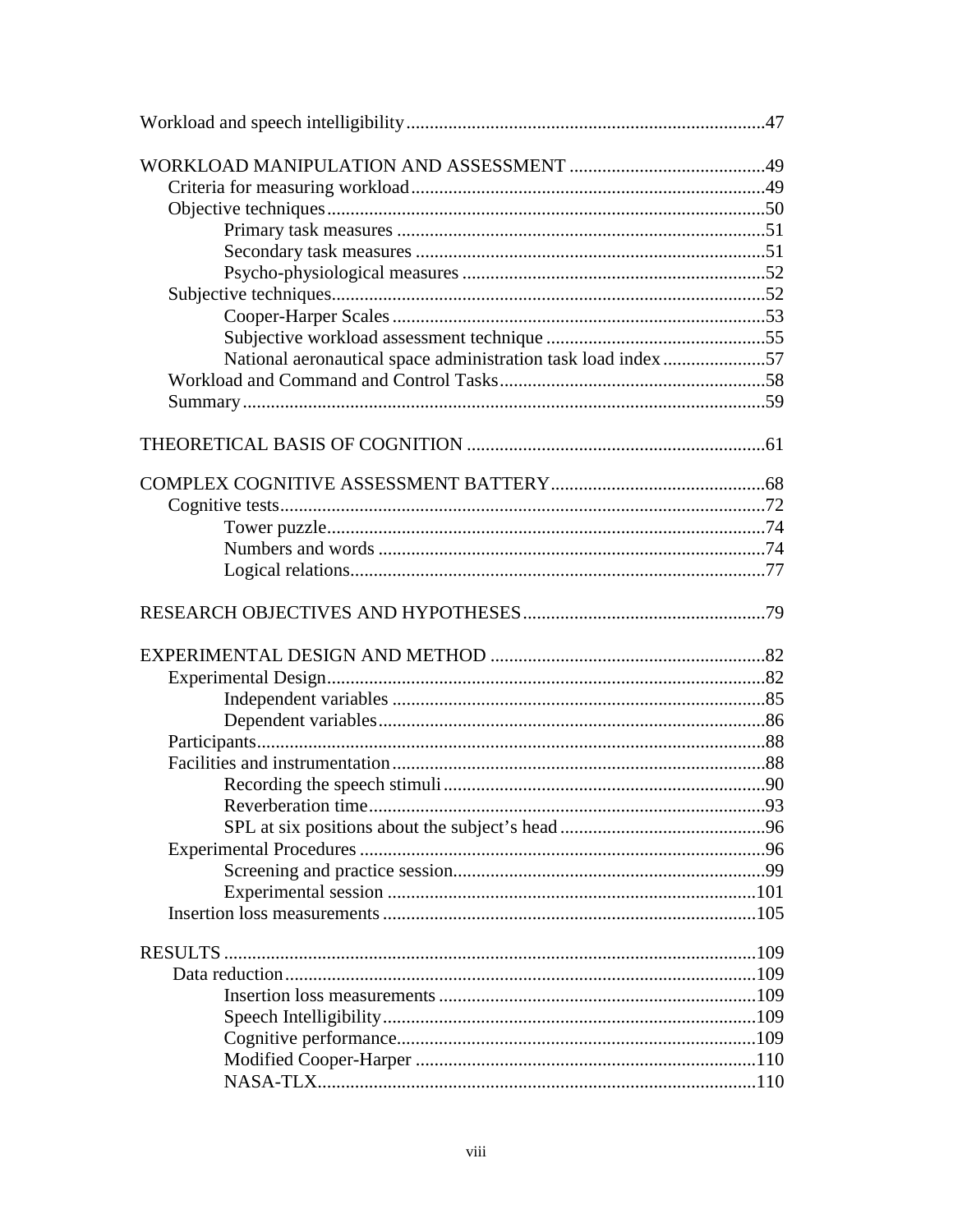| Speech level by communication microphone interaction 136                     |  |
|------------------------------------------------------------------------------|--|
|                                                                              |  |
|                                                                              |  |
| Speech level by communication microphone interaction 138                     |  |
|                                                                              |  |
|                                                                              |  |
|                                                                              |  |
|                                                                              |  |
|                                                                              |  |
| APPENDIX B: Instructions for completing the Modified Cooper-Harper scale 165 |  |
| APPENDIX C: Words for the Modified Rhyme Test (Practice Session)169          |  |
| APPENDIX D: Words for the Modified Rhyme Test (Experimental Session)171      |  |
|                                                                              |  |
|                                                                              |  |
|                                                                              |  |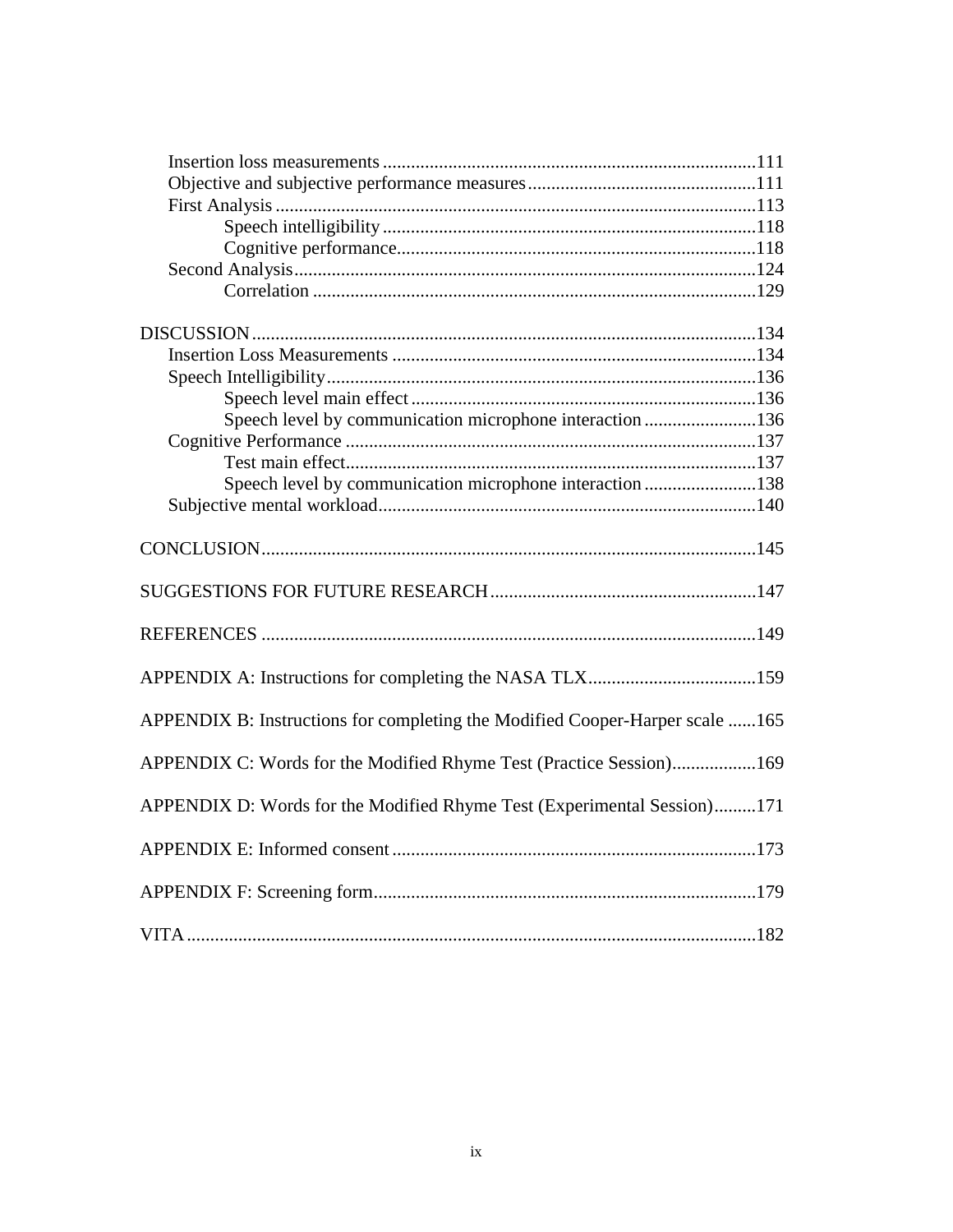## **LIST OF FIGURES**

| Figure 2. Illustration of an active noise reduction as mounted in a VIS helmet12                                                                               |
|----------------------------------------------------------------------------------------------------------------------------------------------------------------|
|                                                                                                                                                                |
|                                                                                                                                                                |
|                                                                                                                                                                |
|                                                                                                                                                                |
|                                                                                                                                                                |
|                                                                                                                                                                |
|                                                                                                                                                                |
|                                                                                                                                                                |
|                                                                                                                                                                |
| Figure 12. Block diagram showing the relationships among speech intelligibility, noise,                                                                        |
| Figure 13. Schematic diagram of the experimental design used for yielding the objective<br>data from the Complex Cognitive Assessment Battery and the Modified |
| Figure 14. Schematic diagram of the experimental design for yielding the<br>subjective data from the two Subjective Workload Assessment Scales84               |
|                                                                                                                                                                |
| Figure 16. Instrument configuration used to record MRT stimulus sentences91                                                                                    |
| Figure 17. Instrument configuration used to normalize the levels of the recorded MRT                                                                           |
| Figure 18. The Gentex communication microphone in front of the artificial                                                                                      |
|                                                                                                                                                                |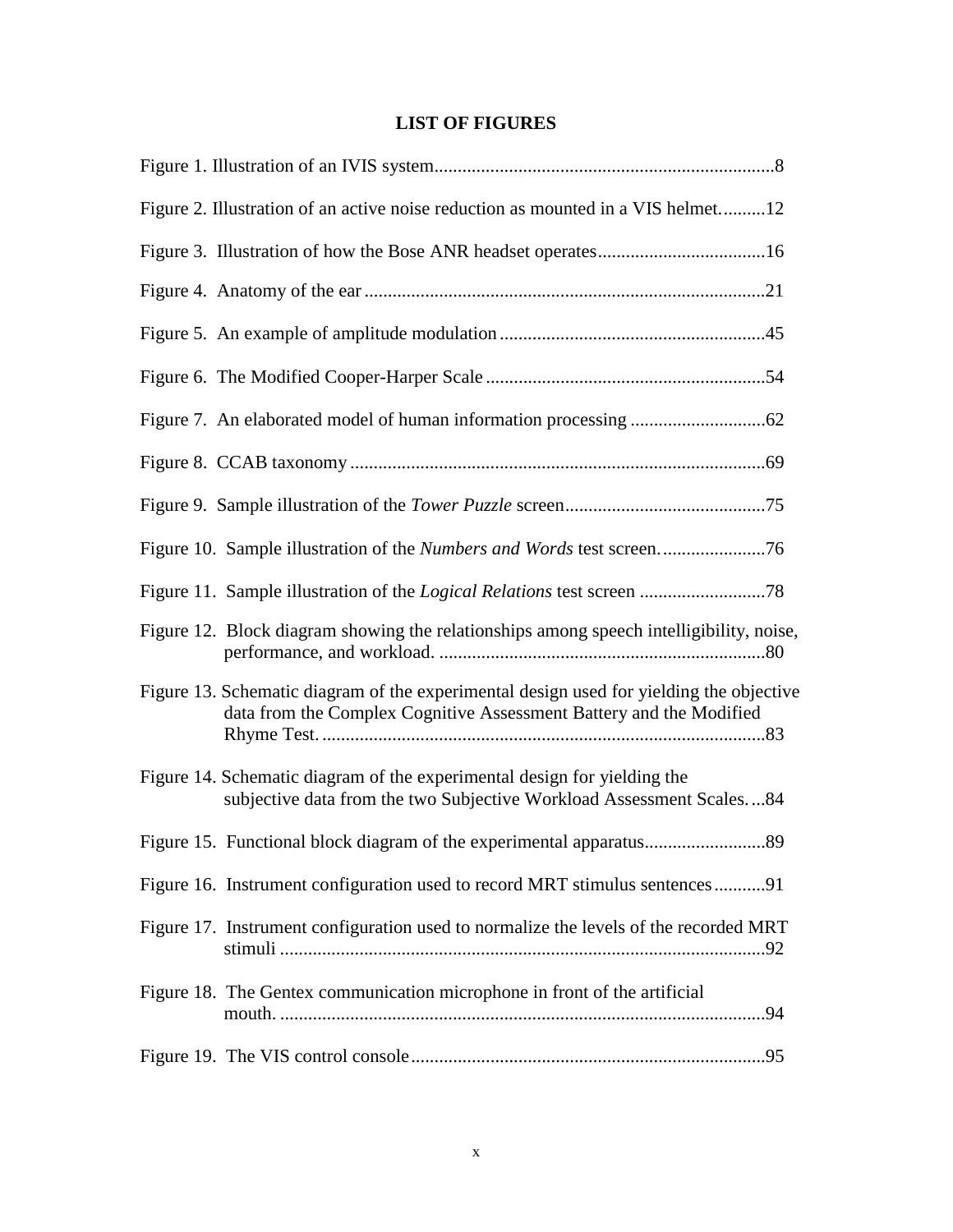| Figure 20. Mean cognitive assessment scores and speech intelligibility scores                                                                              |
|------------------------------------------------------------------------------------------------------------------------------------------------------------|
| Figure 21. Mean cognitive assessment scores and speech intelligibility scores                                                                              |
| Figure 22. Mean cognitive assessment scores and speech intelligibility scores                                                                              |
| Figure 23. Simple main effect of <i>Communication Microphone</i> at each speech<br>level for the <i>speech intelligibility score</i> dependent variable120 |
| Figure 24. Simple main effect of Speech Level for each communication<br>microphone for the speech intelligibility score dependent variable 121             |
| Figure 25. Main effect Speech Level for the speech intelligibility score dependent                                                                         |
| Figure 26. Simple main effect of Communication Microphone for each speech<br>level for the <i>cognitive assessment score</i> dependent variable125         |
| Figure 27. Simple main effect of Speech Level for each communication<br>microphone for the <i>cognitive assessment score</i> dependent variable 126        |
| Figure 28. Main Effect of <i>Cognitive Assessment Test</i> for the <i>cognitive</i>                                                                        |
| Figure 29. Graph of the data from the NASA-TLX and MCH workload scales130                                                                                  |
| Figure 30. Graph of the data from the NASA-TLX and CCAB workload scales 132                                                                                |
| Figure 31. Graph of the data from the MCH and CCAB workload scales 133                                                                                     |
|                                                                                                                                                            |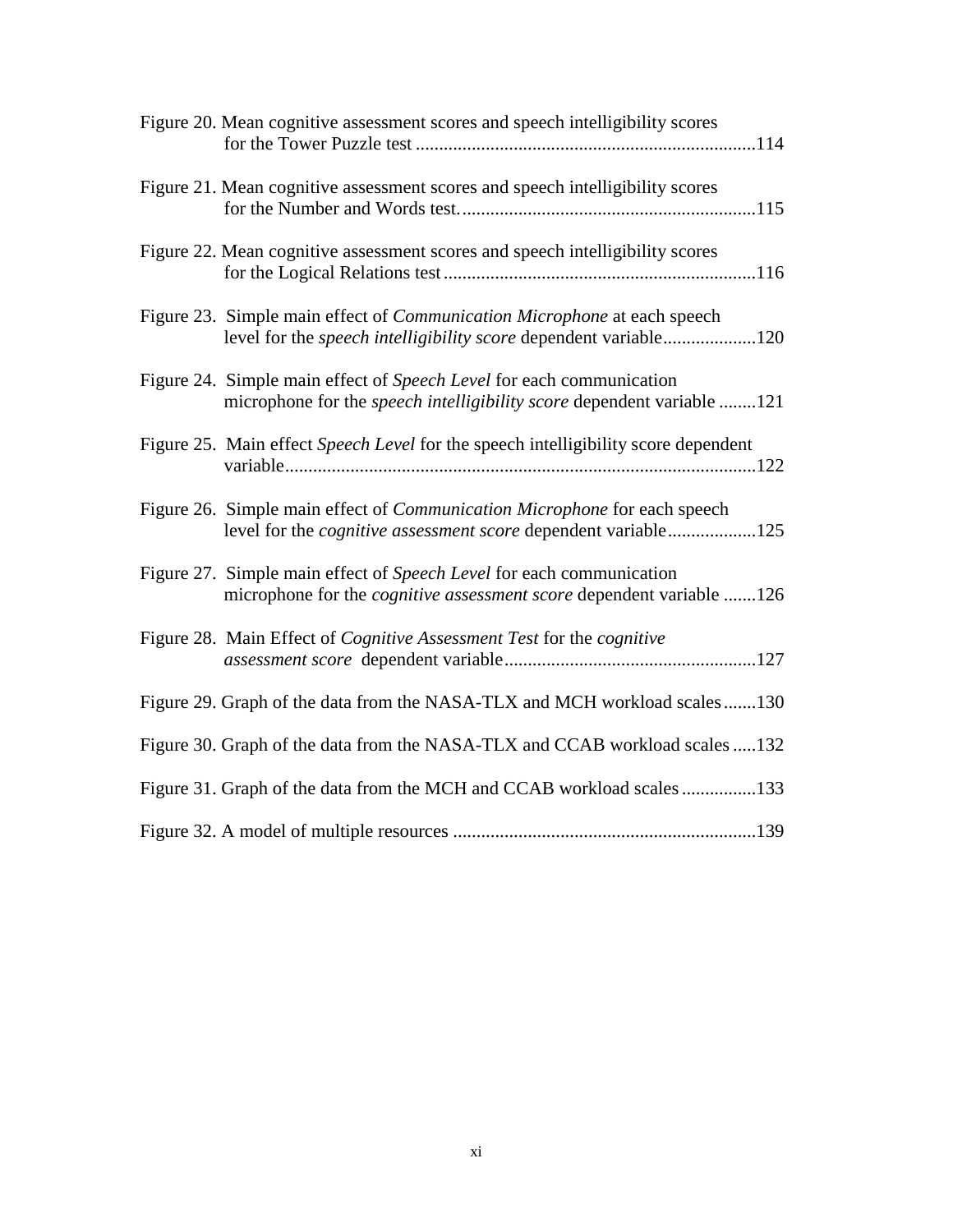## **LIST OF TABLES**

| Table 9. Protocol used to obtain the workload score for the NASA-TLX 106                                                  |  |
|---------------------------------------------------------------------------------------------------------------------------|--|
| Table 10. Protocol used to obtain the workload score for the MCH 107                                                      |  |
| Table 11. Insertion loss (IL) measurements for the two communication                                                      |  |
| Table 12. Difference in insertion loss afforded by each microphone112                                                     |  |
| Table 13. Raw CCAB and MRT scores of the Tower Puzzle (TP) test114                                                        |  |
| Table 14. Raw CCAB and MRT scores of the Numbers and Words (NW) test115                                                   |  |
| Table 15. Raw CCAB and MRT scores of the Logical Relations (LR) test116                                                   |  |
| Table 16. MANOVA Summary Table for Dependent Variables Cognitive<br>Assessment Score and Speech Intelligibility Score 117 |  |
| Table 17. ANOVA Summary Table for the Dependent Variable Speech                                                           |  |
| Table 18. ANOVA Summary Table for the Dependent Variable Cognitive                                                        |  |
| Table 19. MANOVA Summary Table for Dependent Variables NASA-TLX and                                                       |  |